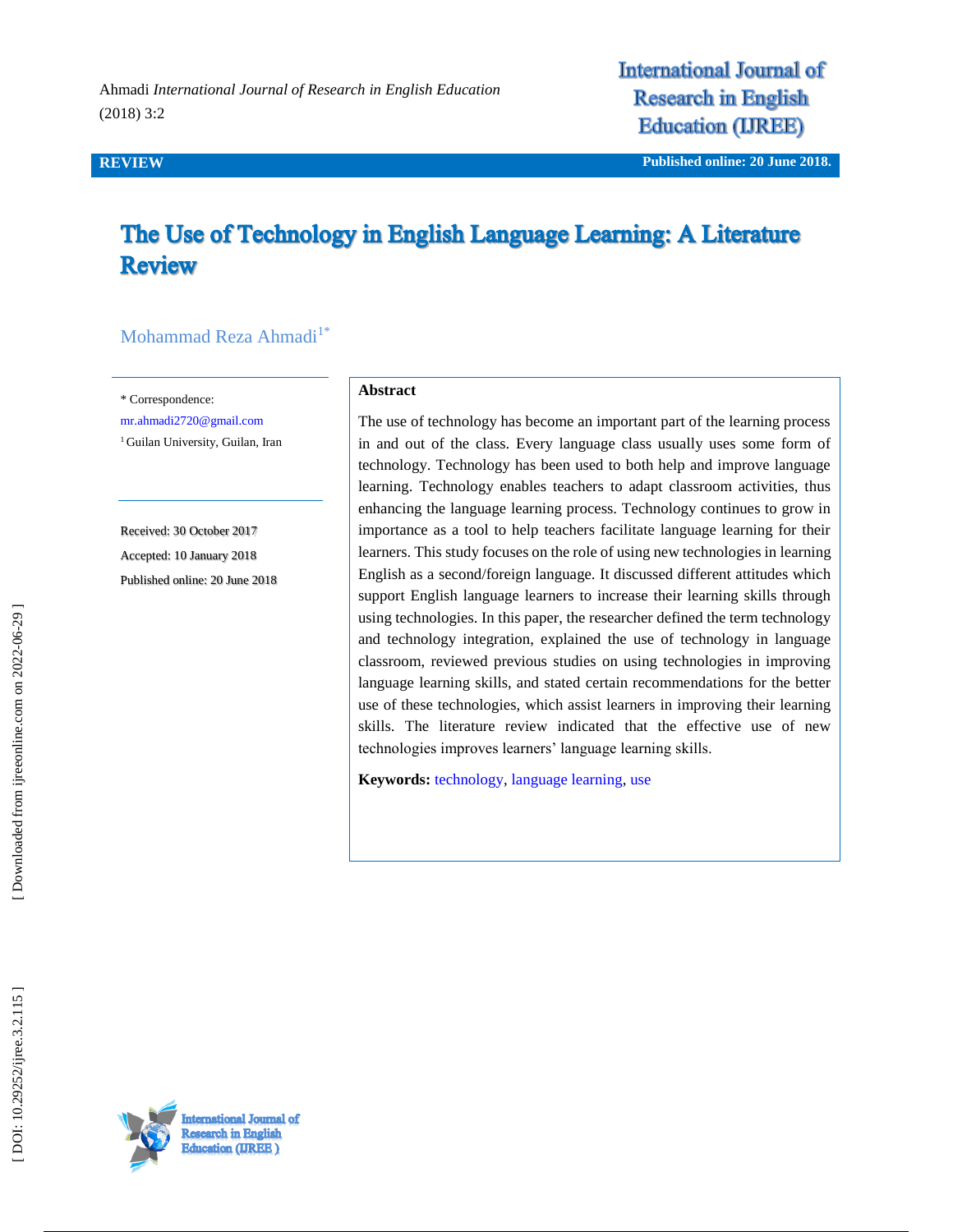### **1. Introduction**

Language is one of the significant elements that affects international communication activities. Students utilize different parts of English language skills such as listening, speaking, reading, and writing for their proficiency and communication (Grabe & Stoller, 2002). In addition, Ahmadi (2017) stated that one of the important elements for learning is the method that instructors use in their classes to facilitate language learning process. According to Becker (2000), computers are regarded as an important instructional instrument in language classes in which teachers have convenient access, are sufficiently prepared, and have some freedom in the curriculum. Computer technology is regarded by a lot of teachers to be a significant part of providing a high -quality education.

According to Bull and Ma (2001), technology provides offers unlimited resources to language learners. Harmer (2007) and Genç lter (2015) emphasized and teachers should encourage learners to find appropriate activities through using computer technology in order to be successful in language learning. Clements and Sarama (2003) declare that the use of suitable technological materials can be useful for learners. According to Harmer (2007), using computer -based language activities improve cooperative learning in learners.

Furthermore, Tomlison (2009) and Genç lter (2015) say that computer -based activities provide learners rapid information and appropriate materials. They continue that internet materials motivate learners to learn more. In addition, Larsen -Freeman and Anderson (2011) supported the view that technology provides teaching resources and brings learning experience to the learners' world. Through using technology, many authentic materials can be provided to learners and they can be motivated in learning language.

Technology has always been an important part of teaching and learning environment. It is an essential part of the teachers' profession through which they can use it to facilitate learners' learning. When we talk about technology in teaching and learning, the word 'integration' is used. With technology being part of our everyday lives, it is time to rethink the idea of integrating technology into the curriculum and aim to embed technology into teaching to support the learning process. That is to say, technology becomes an integral part of the learning experience and a significant issue for teachers, from the beginning of preparing learning experiences through to teaching and learning process (Eady & Lockyer, 2013).

Solanki and Shyamlee1 (2012) and Pourhosein Gilakjani (2017) supported the view that language teaching method has been changed due to technology. The researchers continued that the application of technology helps learners learn on the basis of their interests. It also satisfies both visual and auditory senses of the learners. According to Lam and Lawrence (2002) and Pourhosein Gilakjani (2017), technology assists learners in adjusting their own learning process and they can have access to a lot of information that their teachers are not able to provide.

According to Pourhosein Gilakjani (2013), the use of technologies has the great potential to change the existing language teaching methods. Pourhosein Gilakjani and Sabouri (2014) emphasized that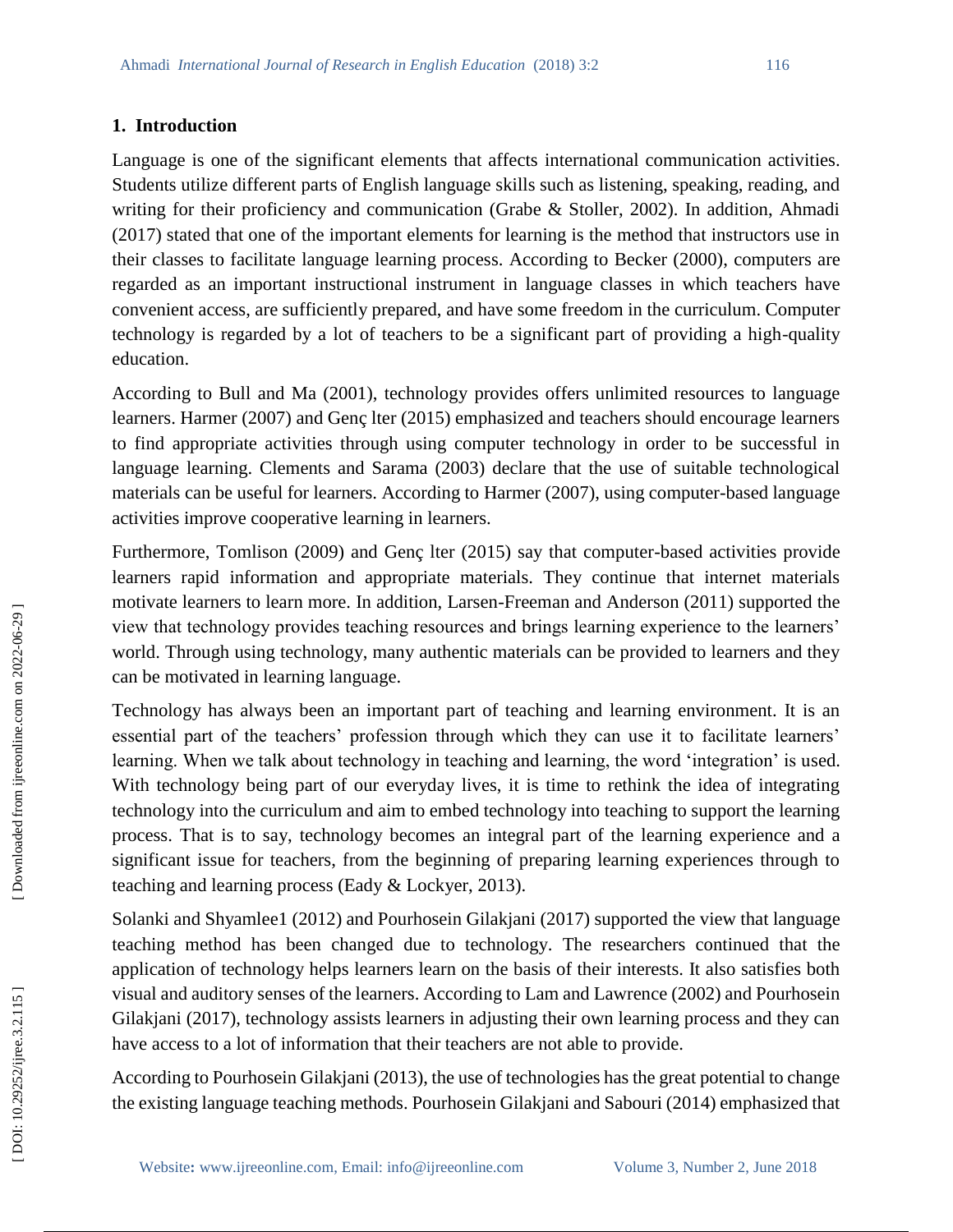through using technology, learners can control their own learning process and have access to many information over which their teachers cannot control. Technology has an important role in promoting activities for learners and has a significant effect on teachers' teaching methods. If teachers do not use technologies in their teaching they will never be able to keep up with these technologies. Thus, it is very important for teachers to have a full knowledge of these technologies in teaching language skills (Pourhosein Gilakjani, 2017; Solanki & Shyamlee1, 2012).

Developing learners' knowledge and skills pertinent to computer technology provides equity of opportunity, regardless of learners' background. Although learners have been born into a technologically rich world, they may not be skilful users of technology (Bennett, Maton & Kervin, 2008). In addition, just providing access to technology is not adequate. Meaningful development of technology -based knowledge is significant for all learners in order to maximize their learning (OECD, 2010). In this review paper, the researcher will review some of the significant issues pertinent to the use of technology in the learning and teaching of English language skills. These issues are as follows: definition of technology, the use of technology in the classroom, previous studies on using technologies in improving English language learning skills, and recommendations for using technologies.

### **2. Definition of Technology and Technology Integration**

Technology has been defined by different researchers. According to İŞMAN (2012), it is the practical use of knowledge particularly in a specific area and is a way of doing a task especially using technical processes, methods, or knowledge. The usage of technology includes not only machines (computer hardware) and instruments, but also involves structured relations with other humans, machines, and the environment (İŞMAN, 2012).

According to Hennessy, Ruthven, and Brindley (2005) and Pourhosein Gilakjani (2017), technology integration is defined in terms of how teachers use technology to perform familiar activities more effectively and how this usage can re -shape these activities. Dockstader (2008) defined technology integration as the use of technology to improve the educational environment. It supports the classroom teaching through creating opportunities for learners to complete assignments on the computer rather than the normal pencil and paper.

## **3. Use of Technology in English Language Class**

Technology is an effective tool for learners. Learners must use technology as a significant part of their learning process. Teachers should model the use of technology to support the curriculum so that learners can increase the true use of technology in learning their language skills (Costley, 2014; Murphy, DePasquale, & McNamara, 2003). Learners' cooperation can be increased through technology. Cooperation is one of the important tools for learning. Learners cooperatively work together to create tasks and learn from each other through reading their peers' work (Keser, Huseyin, & Ozdamli, 2011).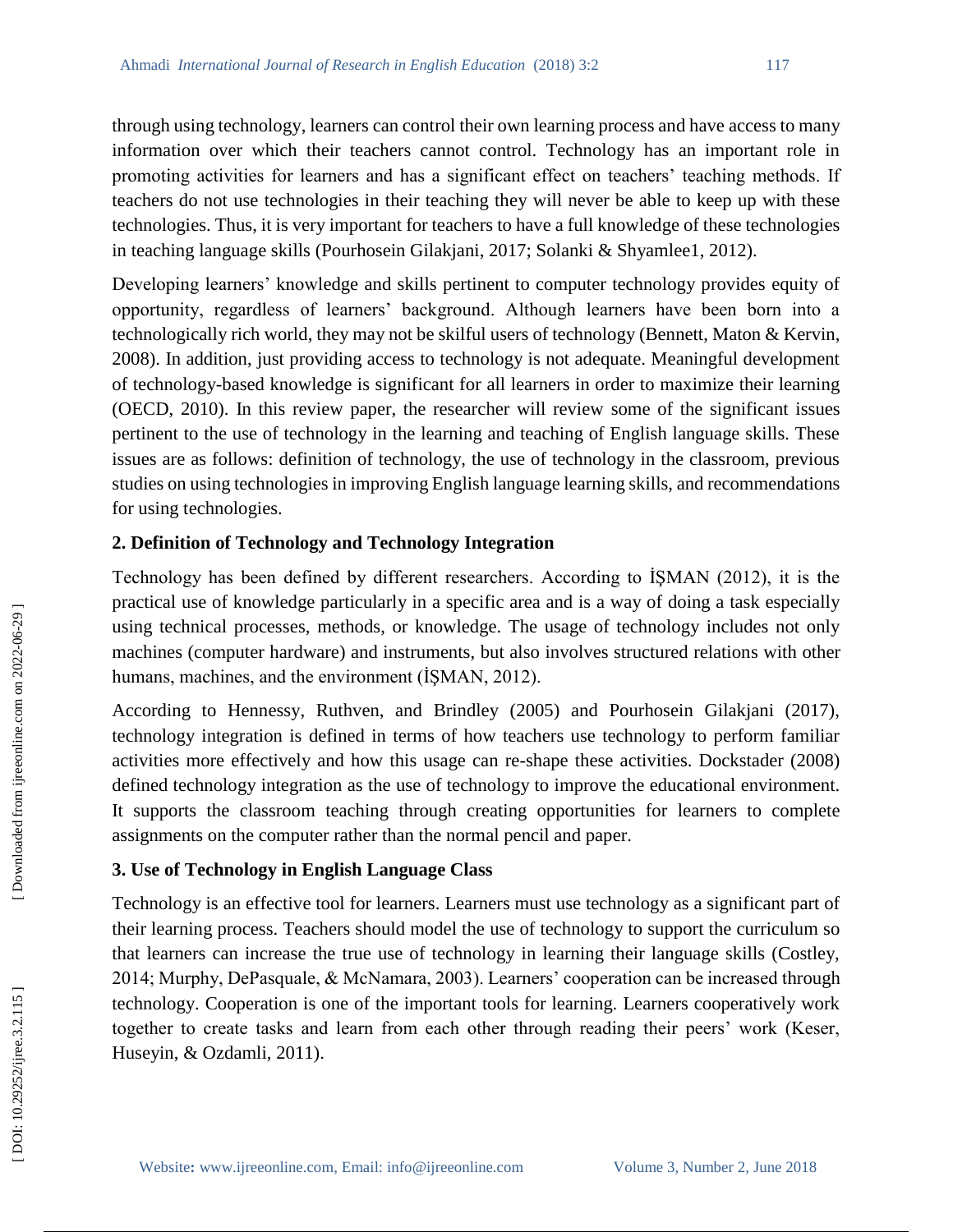Bennett, Culp, Honey, Tally, and Spielvogel (2000) asserted that the use of computer technology lead to the improvement of teachers' teaching and learners' learning in the classes. The use of computer technology helps teachers meet their learners' educational needs. According to Bransford, Brown, and Cocking (2000), the application of computer technology enables teachers and learners to make local and global societies that connect them with the people and expand opportunities for their learning. They continued that the positive effect of computer technology does not come automatically; it depends on how teachers use it in their language classrooms.

According to Susikaran (2013), basic changes have come in classes beside the teaching methods because chalk and talk teaching method is not sufficient to effectively teach English. Raihan and Lock (2012) state that with a well -planned classroom setting, learners learn how to learn efficiently. Technology-enhanced teaching environment is more effective than lecture-based class. Teachers should find methods of applying technology as a useful learning instrument for their learners although they have not learnt technology and are not able to use it like a computer expert.

The application of technology has considerably changed English teaching methods. It provides so many alternatives as making teaching interesting and more productive in terms of advancement (Patel, 2013). In traditional classrooms, teachers stand in front of learners and give lecture, explanation, and instruction through using blackboard or whiteboard. These method must be changed concerning the development of technology. The usage of multimedia texts in classroom assists learners in become familiar with vocabulary and language structures. The application of multimedia also makes use of print texts, film, and internet to enhance learners' linguistic knowledge. The use of print, film, and internet gives learners the chance to collect information and offers them different materials for the analysis and interpretation of both language and contexts (Arifah, 2014).

Dawson, Cavanaugh, and Ritzhaupt (2008) and Pourhosein Gilakjani (2014) maintained that using technology can create a learning atmosphere centered around the learner rather than the teacher that in turn creates positive changes. They emphasized that by using computer technology, language class becomes an active place full of meaningful tasks where the learners are responsible for their learning. Drayton, Falk, Stroud, Hobbs, and Hammerman (2010) argued that using computer technology indicates a true learning experience that enhances learners' responsibilities. Technology encourages learners to learn individually and to acquire responsible behaviors. The independent use of technologies gives learners self-direction.

According to Arifah (2014), the use of internet increases learners' motivation. The use of film in teaching helps learners to realize the topic with enthusiasm and develop their knowledge. Learners can learn meaningfully when technology is used in the process of learning through using computer and internet. When learners learn with technology, it assists them in developing their higher order thinking skills. It can be concluded that the true combination of multimedia and teaching methodology is very important to attract learners' attention towards English language learning.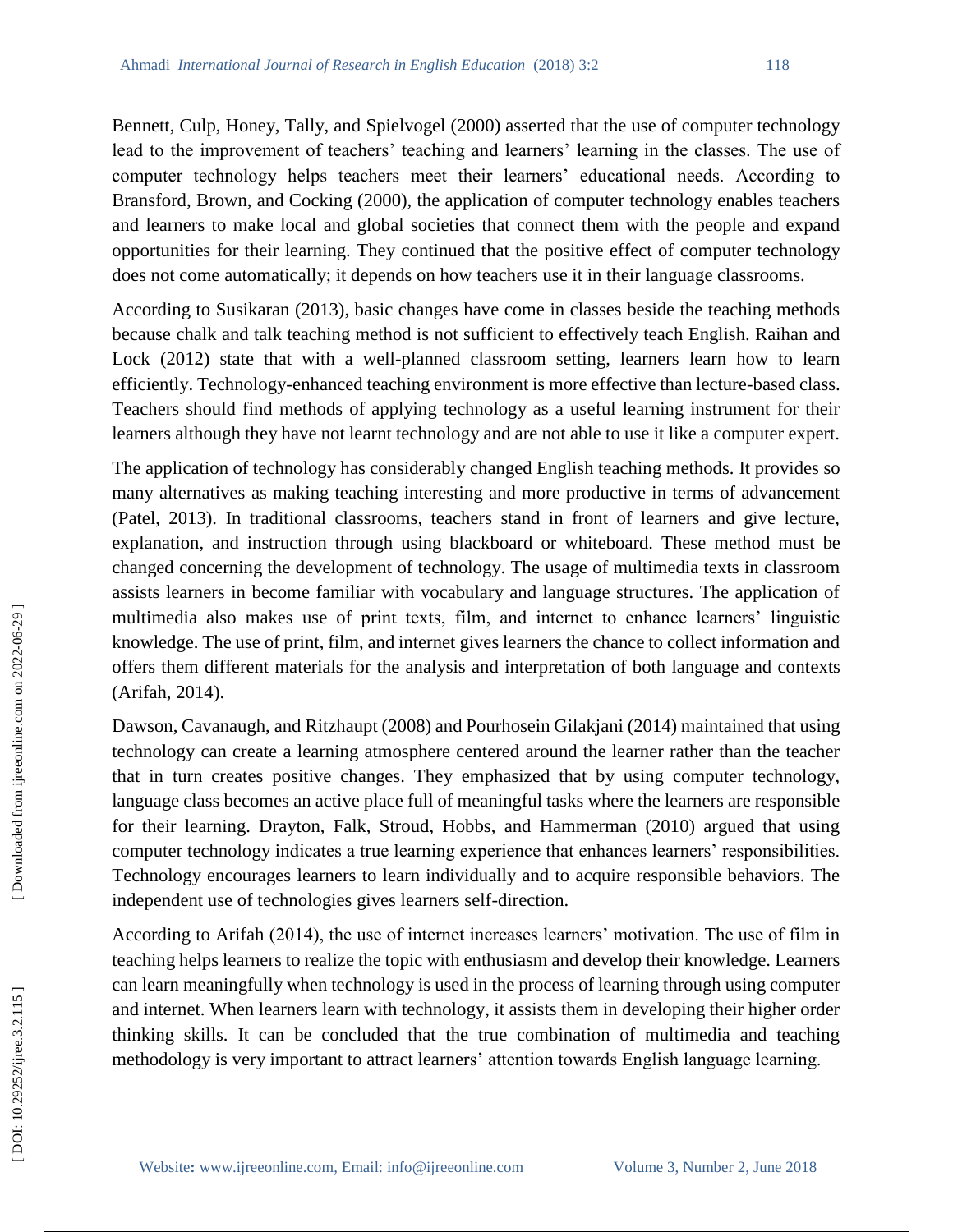#### **4. Previous Studies on the Benefits of Technology in Improving Language Skills**

Some studies have been done on the advantages of using technology in English language teaching and learning. Hennessy (2005) stated the use of ICT acts as a catalyst in motivating teachers and learners to work in new ways. The researcher understood that as learners become more autonomous, teachers feel that they should urge and support their learners to act and think independently. The application of Computer Assisted Language Learning (CALL) changes learners' learning attitudes and enhances their self-confidence (Lee, 2001).

Information and communication technologies (ICTs) have some benefits for teaching and learning. First, learners play an active role, which can help them retain more information. Next, follow -up discussions involve more information where learners can become more independent. Finally, learners can process new learner -based educational materials and their language learning skills can increase (Costley, 2014; Tutkun, 2011).

The use of technology has changed the methods from teacher-centered to learner-centered ones. Teachers should be facilitators and guide their learners' learning and this change is very useful for learners to increase their learning (Riasati, Allahyar, & Tan, 2012). Gillespie (2006) said that the use of technology increases learners' cooperation in learning tasks. It assists them in gathering information and interacting with resources such as videos.

Warschauer (2000a) described two different views about how to integrate technology into the class. First, in the cognitive approach, learners get the opportunity to increase their exposure to language meaningfully and make their own knowledge. Second, in the social approach, learners must be given opportunities for authentic social interactions to practice real life skills. This objective can be obtained through the collaboration of learners in real activities.

Eaton (2010) told that computer -based communication is a useful feature for language learning. Computer -assisted discussion features more equal participation than face to -face discussion. Zhao (2013) supported the above view and said that access to authentic materials in the target language is critical for successful language learning.

According to Rodinadze and Zarbazoia (2012), technology helps learners and teachers in studying the course materials owing to its fast access. Advancements in technology have a key role in preparing learners to use what they learn in any subject matter to finding their place in the world labor -force. Technology facilitates learners' learning and serves as a real educational tool that allows learning to occur.

Baytak, Tarman, and Ayas (2011) carried out a on the role of technology in language learning. The results revealed learners' learning was improved by integrating technology into the classroom. Learners stated that the use of technology in school makes learning enjoyable and helps them learn more. Learners also said that technology makes learning interesting, enjoyable, and interactive. The other outcome of this research was that the use of technology increases learners' motivation, social interactions, learning and engagement.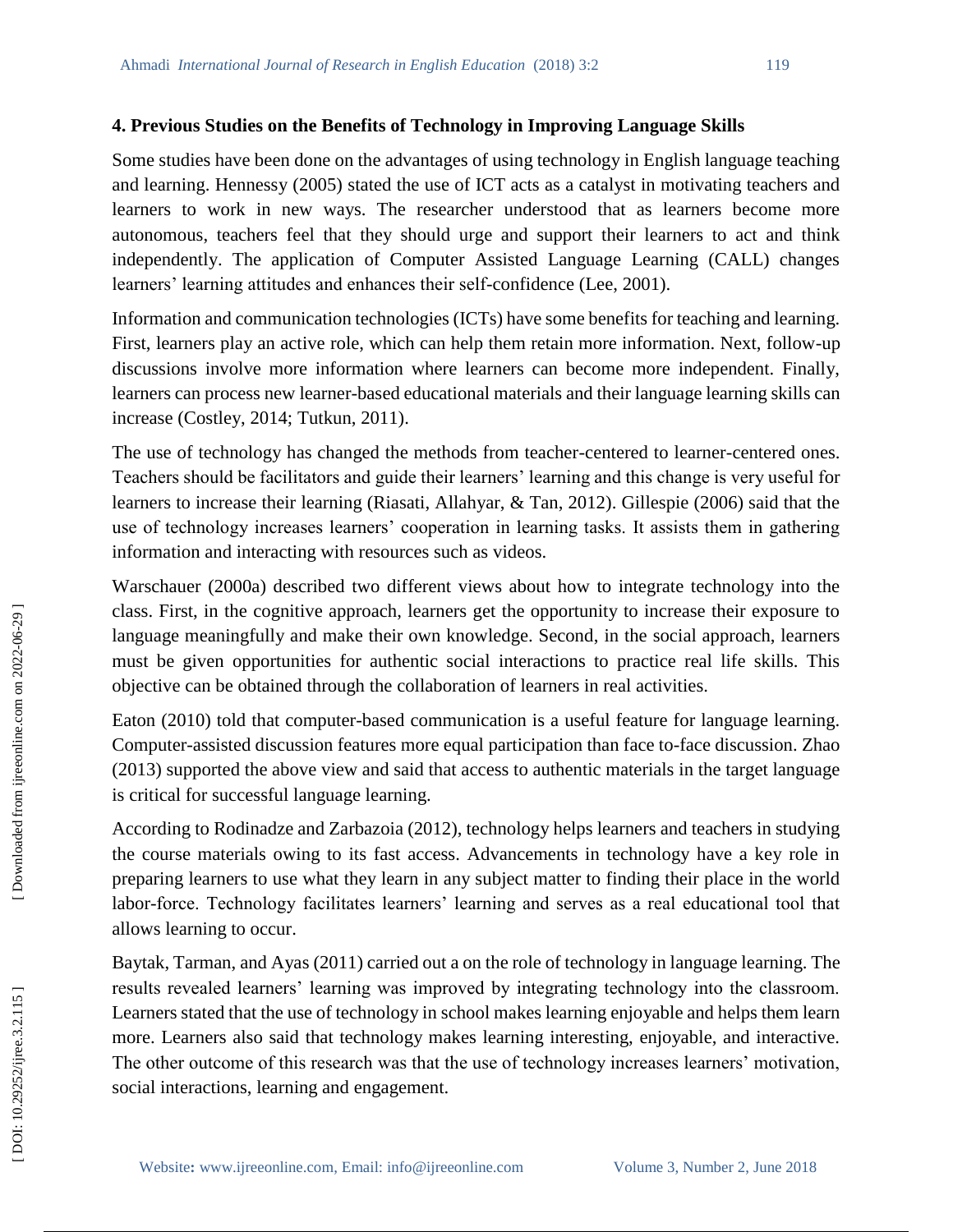Mouza (2008) and Sabzian, Pourhossein Gilakjani, and Sodouri (2013) asserted that one of the impacts of using technology in the language classes is the increase in cooperation among teachers and learners. When teachers allow learners to become assistants in the teaching process, this can increase learners' confidence. Learners are granted the chance to reinforce opinions and abilities already learnt. Learners can help teachers in technology integration because learners have had abundant time to master technology while teachers work on directing the instruction.

Drayton, Falk, Hobbs, Hammerman, and Stroud (2010) also emphasized that the use of computer based classroom shows a real learning experience that increases learners' responsibility. Teachers said that the use of Internet and e-mail urges learner-centered learning. Warschauer (2000) and Parvin and Salam (2015) carried out a study and declared that by using technology, learners get the chance to increase their exposure to language in a meaningful context and make their own knowledge. Learners should have opportunities for social interactions to practice real life skills. This is achieved through learners' cooperation in real activities.

Baytak, Tarman, and Ayas (2011) performed a research towards the effect of technology on learning. The findings obtained from this study revealed that learners increased their learning through incorporating technology into their classes. The researchers emphasized that technology made learners' learning interesting and interactive and increased their motivation, social interactions, and engagement.

Peregoy and Boyle (2012) carried a study on using technology in improving learners' reading and writing skills. The results of this study indicated that technology tools enhanced learners' reading and writing skills because they are user -friendly, and learners can learn at a faster and more effective way. The other finding of this study was that leaners learn more effectively when they use technology tools instead of traditional teaching method because the Internet provided a favorable learning environment for learners' learning, facilitated a new platform for learners who can have a convenient access to learning lessons.

The other study was done by Alsaleem (2014) on using WhatsApp applications in English dialogue journals to improve learners' writing, vocabulary, word choice, and speaking ability. Based on the results of this study, it was concluded that WhatsApp showed improvement in learners' writing skills, speaking skill, vocabulary, and word choice. Godzicki, Godzicki, Krofel, and Michaels (2013) performed a study on examining students' motivation and engagement in the classroom. The findings obtained from this study revealed that students were more likely to engage in classroom when technology is used as an educational tool inside the class. Technology tools show an improvement when it comes down to accessibility and motivation.

Lin and Yang (2011) performed a study to investigate whether Wiki technology would improve learners' writing skills. Learners were invited to join a Wiki page where they would write passages and then read and answer the passages of their fellow classmates. Learners indicated that the immediate feedback they received was a benefit of using this kind of technology. Another finding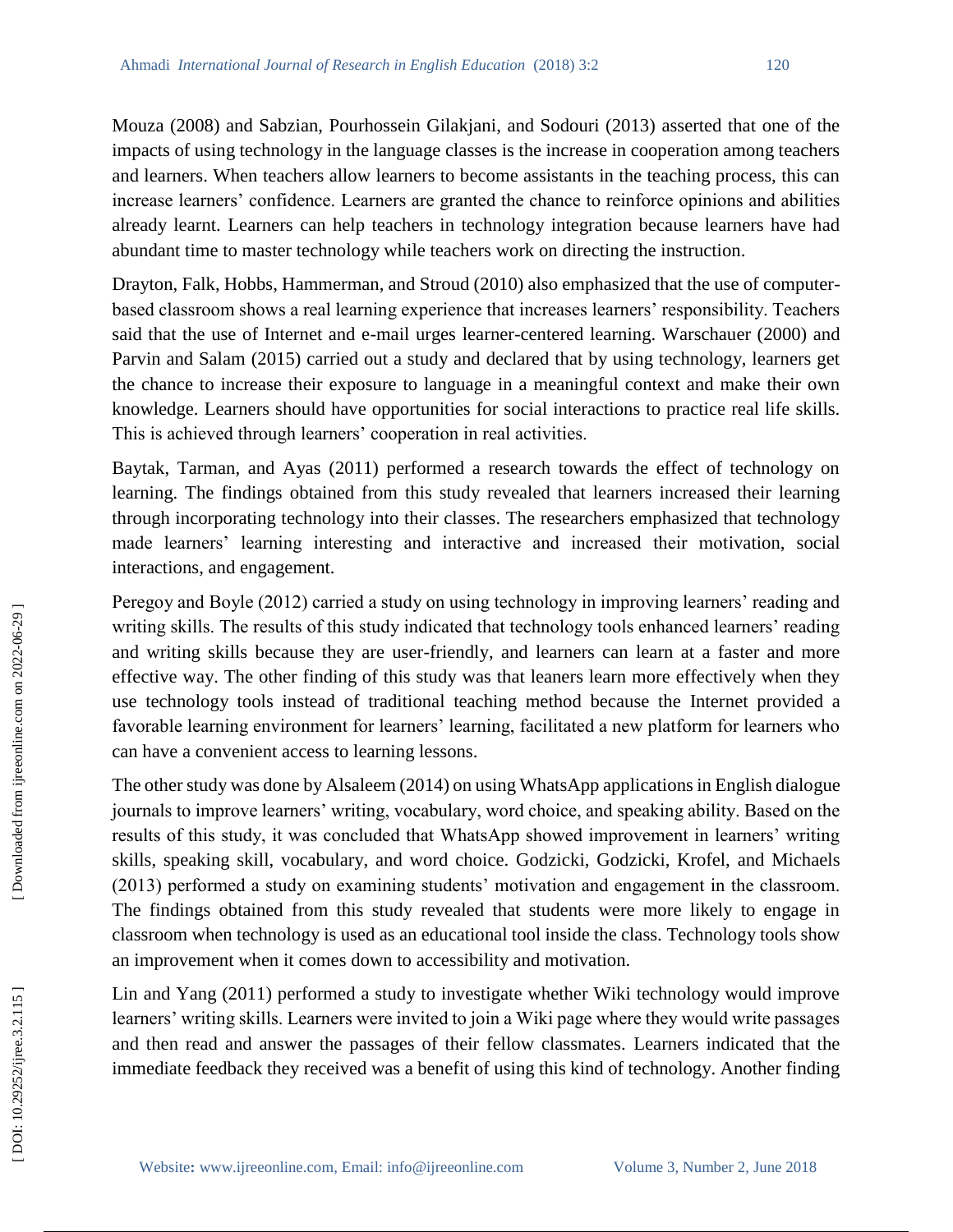was that learners learned vocabulary, spelling, and sentence structure by reading the work of their classmates.

# **5. Recommendations for the Successful Integration of Technology**

In the following section, the researcher presents some recommendations for learners to improve their language skills through using technology:

1. Teachers should implement a technology plan that considers integration strategies along with purchasing decisions (Pourhossein Gilakjani, Leong, & Hairul, 2013).

2. Professional development should be specifically considered in order to assure learners' learning and to change the attitudes of teachers unfamiliar with the advantages that technology provides (Pourhossein Gilakjani, Leong, & Hairul, 2013).

3. The technology plan must be closely aligned with the curriculum standards. Teachers should know what educational approach is the most effective one when integrating technologies in the classroom (Pourhossein Gilakjani, Leong, & Hairul, 2013).

4. The computer technology is an integral part of the learning activity through which skills are transferred to learners.

5. Language teachers should urge their learners to use technology in developing their language skills.

6. Universities should regard technology as a significant part of teaching and learning programs.

7. Technology experts should provide extra assistance for teachers who use it in teaching their English courses.

8. Teachers should be a pattern for their learners in using computer technology (MEB, 2008; Pourhossein Gilakjani, & Sabouri, 2017).

9. Teachers should create technology -integrated lesson materials. These materials should concentrate on teaching and learning, not just on technology issues.

10. Teachers should find the ways that technology can help them towards learner -centered instruction as opposed to teacher -centered instruction.

11. Teachers should be aware of their roles as guides and facilitators of their learners' learning (Molaei & Riasati, 2013; Pourhossein Gilakjani, & Sabouri, 2017).

12. In order to facilitate the integration of technology, enough support and technical assistance should be provided for teachers.

13. Training should be provided for teachers to learn how to use and teach it effectively.

14. Teachers should seek the guidance from their colleagues who can help them teach better through using technology.

2, Jun e 2018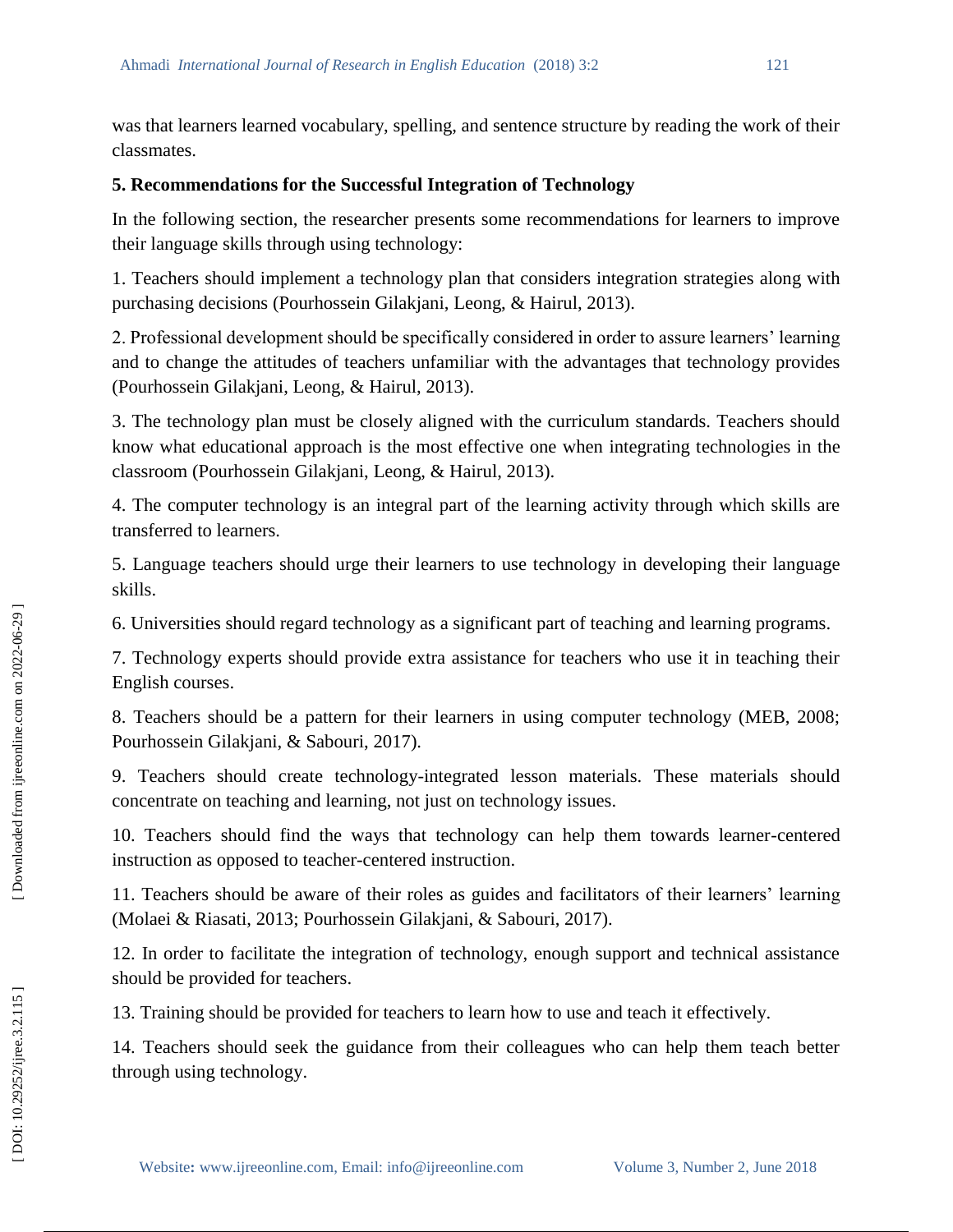15. Technology is one of the important tools of language learning activity; it helps learners to improve their language learning skills.

16. Teachers should encourage their learners to use technology in increasing their language abilities.

#### **6. Conclusion**

In this paper, the researcher reviewed some important issues pertinent to the use of technology in language learning. The literature review indicated that technology resources cannot guarantee teachers' teaching and learners' learning. Teachers should be convinced of the usefulness and advantages of technology in improving learners' learning. This means that teachers need support and training for integrating technology into language teaching. The review revealed that when technology is used appropriately, it can bring about a lot of advantages to teachers and learners. It is a resource that can be used by learners because it helps them solve their learning problems and find methods to use what they have learnt in ways that are effective and meaningful. In addition, the review literature indicated that the use of technologies plays a key role in language learning based on their own pace, helps in self-understanding, does not stop interaction with the teacher, and creates high motivation in learners for the effective learning of language skills. Furthermore, the paper represented that learners should use technology to enhance their language skills because it has as a crucial role in developing learners' creativity and provides them with interesting, enjoyable, and exciting alternatives to study the language. To sum up, the findings of this literature review showed that technology provides interaction between teachers and learners, provides comprehensible input and output, helps learners to develop thinking skills, makes learning and teaching becomes more student -centered, promotes learners' autonomy and helps them feel more confident, and increases learners' motivation to effectively learn a foreign language.

#### **References**

- Ahmadi, M. R. (2017). The impact of motivation on reading comprehension. *International Journal of Research in English Education*. [http://www.ijreeonline.com](http://www.ijreeonline.com/)
- Alsaleem, B. I. A. (2014). *The effect of "WhatsApp" electronic dialogue journaling on improving writing vocabulary word choice and voice of EFL undergraduate Saudi Students.* Harvard: 21st Century Academic Forum Conference Proceedings. [http://www.readwritethink.org/lesson\\_images/lesson782/Rubric.pdf](http://www.readwritethink.org/lesson_images/lesson782/Rubric.pdf)
- Arifah, A. (2014). *Study on the use of technology in ELT classroom: Teachers' perspective*. M.A. Thesis, Department of English and Humanities, BRAC University, Dhaka, Bangladesh.
- Baytak, A., Tarman, B., & Ayas, C. (2011). Experiencing technology integration in education: children's perceptions. *International Electronic Journal of Elementary Education, 3(2),* 139-151. [https://www.iejee.com/index.php/IEJEE/article/view/233.](https://www.iejee.com/index.php/IEJEE/article/view/233) Date accessed: 17 June 2018.
- Becker, H. J. (2000). *Findings from the teaching, learning, and computing survey: Is Larry Cuban right? Education Policy Analysis Archives*, *8*(51). doi[: http://dx.doi.org/10.14507/epaa.v8n51.2000](http://dx.doi.org/10.14507/epaa.v8n51.2000)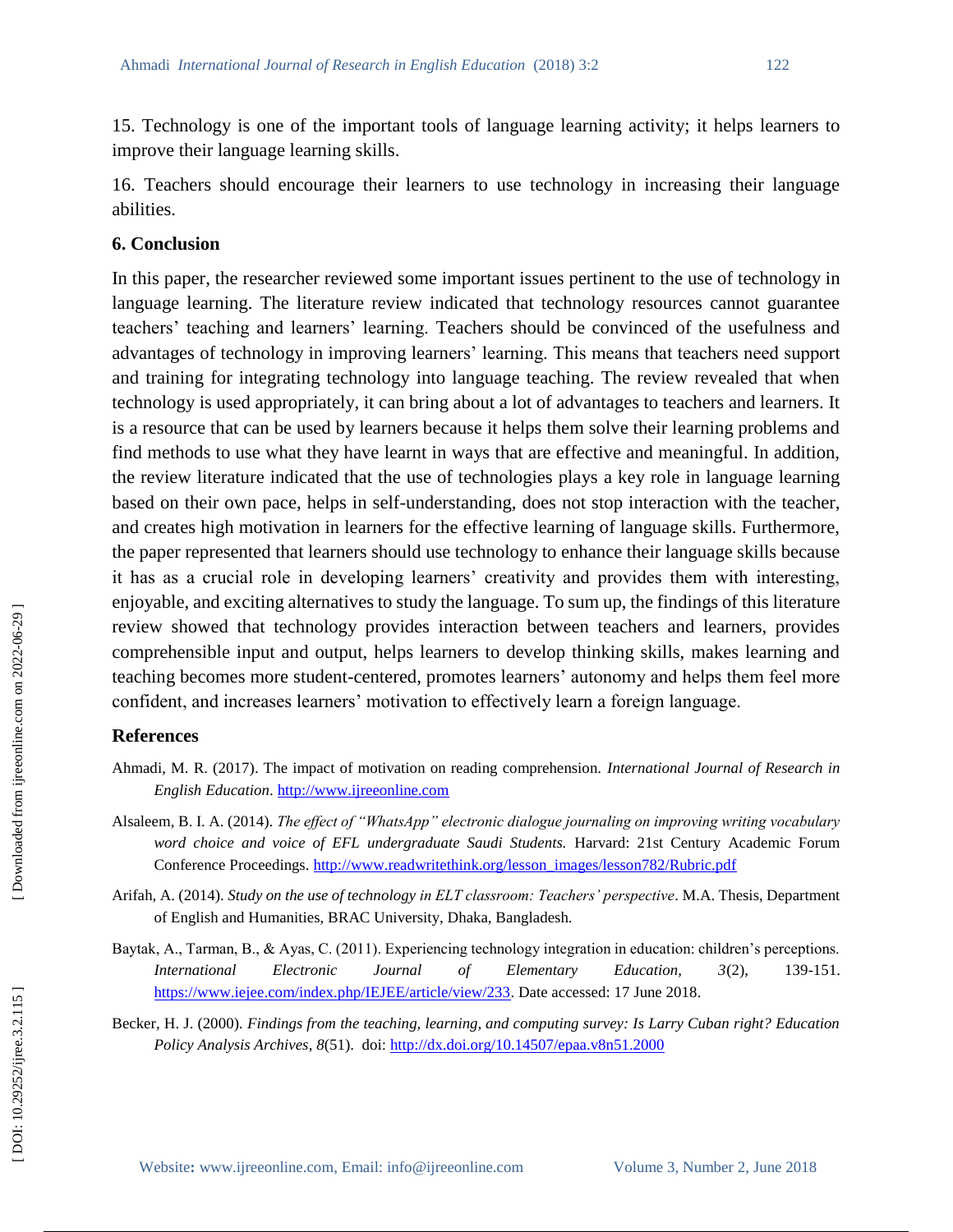- Bennett, D., Culp, K. M., Honey, M., Tally, B., & Spielvogel, B. (2000). It all depends: Strategies for designing technologies for educational change. *Paper presented at the International Conference on Learning Technology, Philadelphia, PA.*
- Bennett, S., Maton, K., & Kervin, L. (2008). The 'digital natives' debate: A critical review of the evidence. *British Journal of Educational Technology, 39*(5), 775 –86[. https://doi.org/10.1111/j.1467](https://doi.org/10.1111/j.1467-8535.2007.00793.x) -8535.2007.00793.x
- Bransford, J., Brown, A., & Cocking, R. (2000). *How people learn: Brain, mind, experience, and school.* Washington, DC: National Academic Press.
- Bull, S., & Ma, Y. (2001) Raising learner awareness of language learning strategies in situations of limited recourses. *Interactive Learning Environments, 9*(2), 171 -200. doi[: 10.1076/ilee.9.2.171.7439](https://doi.org/10.1076/ilee.9.2.171.7439)
- Clements, D. H., & Sarama, J. (2003). Strip mining for gold; research and policy in educational technology-a response to fool's gold. *Educational Technology Review, 11*(1), 7-69. <https://eric.ed.gov/?id=EJ673505>
- Costley, K. C. (2014). *The positive effects of technology on teaching and student learning.* Arkansas Tech University.
- Dawson, K., Cavanaugh, C., & Ritzhaupt, A. (2008). Florida's EETT Leveraging Laptops Initiative and its impact on teaching practices. [Journal of Research on Technology in Education](https://www.tandfonline.com/toc/ujrt20/current)  $41(2)$ , 143-159. <https://doi.org/10.1080/15391523.2008.10782526>
- Dockstader, J. (2008). *Teachers of the 21st century know the what, why, and how of technology integration*. Retrieved from http://the[-tech.mit.edu/Chemicool/](http://the-tech.mit.edu/Chemicool/)
- Drayton, B., Falk, J. K., Stroud, R., Hobbs, K., & Hammerman, J. (2010). After installation: Ubiquitous computing and high school science in three experienced, high -technology schools. *Journal of Technology, Learning, and Assessment, 9*(3), 1 -57*.* <https://eric.ed.gov/?id=EJ873677>
- Eady, M. J., & Lockyer, L. (2013). *Tools for learning: technology and teaching strategies: Learning to teach in the primary school.* Queensland University of Technology, Australia. pp. 71-89. <https://scholars.uow.edu.au/display/publication76376>
- Eaton, S. E. (2010). *Global trends in language learning in the twenty -first century.* Calgary, Canada: Onate Press. <https://files.eric.ed.gov/fulltext/ED510276.pdf>
- Gençlter, B. (2015). How does technology affect language learning process at an early age? *Procedia - Social and Behavioral Sciences, 199*(2015), 311 – 316. [doi: 10.1016/j.sbspro.2015.07.552](doi:%2010.1016/j.sbspro.2015.07.552)
- Gillespie, H. (2006). *Unlocking learning and teaching with ICT: Identifying and overcoming barriers*. London: David Fulton.<https://trove.nla.gov.au/work/20064464>
- Godzicki, L., Godzicki, N., Krofel, M., & Michaels, R. (2013). *Increasing motivation and engagement in elementary and middle school students through technology -supported learning environments.* Retrieved from http://www.eric.ed.gov.ezproxy.cu [-portland.edu/contentdelivery/servlet/ERICServlet?accno=ED541343](http://www.eric.ed.gov.ezproxy.cu-portland.edu/contentdelivery/servlet/ERICServlet?accno=ED541343)
- Grabe, W., & Stoller, F. L. (2002). *Teaching and researching reading.* New York: Pearson Education. [doi:](file:///C:/Users/ASUS/Desktop/V3,N2/New%20folder/10.4324/9781315833743)  [10.4324/9781315833743](file:///C:/Users/ASUS/Desktop/V3,N2/New%20folder/10.4324/9781315833743)
- Harmer, J. (2007). The practice of English language teaching. England: Pearson. [www.worldcat.org/title/practice](http://www.worldcat.org/title/practice-of-english-language-teaching/oclc/149005881)-of[english-language-teaching/oclc/149005881](http://www.worldcat.org/title/practice-of-english-language-teaching/oclc/149005881)

Hennessy, S. (2005). *Emerging teacher strategies for supporting.* Cambridge, UK: University of Cambridge.

Hennessy, S., Ruthven, K., & Brindley, S. (2005). Teacher perspectives on integrating ICT into subject teaching: Commitment, constraints, caution, and change. *Journal of Curriculum Studies, 37*(2), 155 -192.

DOI: 10.29252/ijree.3.2.115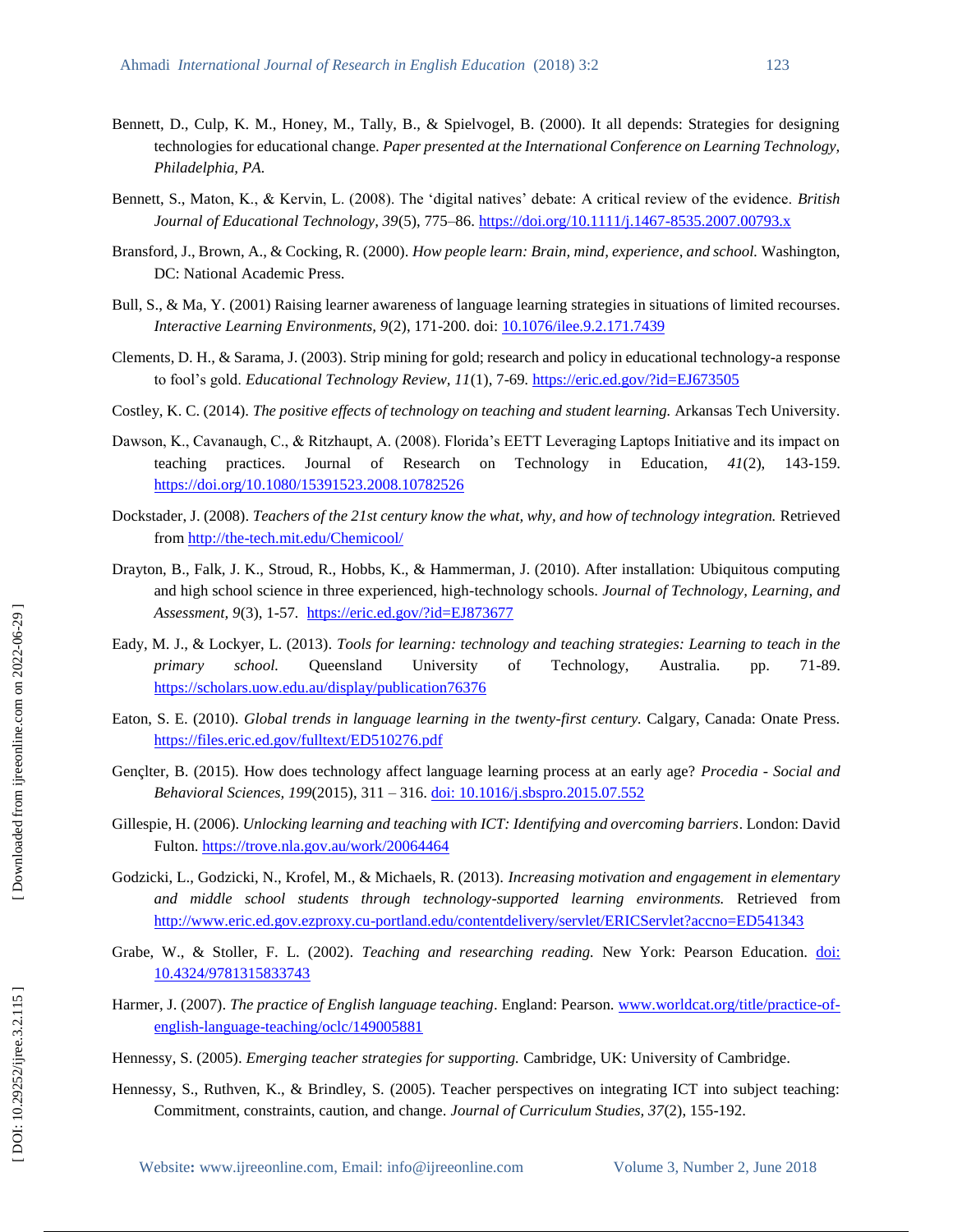#### <http://dx.doi.org/10.1080/0022027032000276961>

- İŞMAN, A. (2012). Technology and technique: An educational perspective. *TOJET: The Turkish Online Journal of Educational Technology, 11*(2), 207 -213. tojet.net/articles/v11i2/11222.pdf
- Keser, H., Uzunboylu, H., & Ozdamli, F. (2012). The trends in technology supported collaborative learning studies in 21st century. *World Journal on Educational Technology, 3*(2), 103 -119.
- Lam, Y., & Lawrence, G. (2002). Teacher-student role redefinition during a computer-based second language project: Are computers catalysts for empowering change? *Computer Assisted Language Learning, 15*(3), 295 -315. <https://doi.org/10.1076/call.15.3.295.8185>
- Larsen Freeman, D., & Anderson, M. (2011). *Techniques and principles in language teaching.* Oxford: OUP.
- Lin, W., & Yang, S. (2011). Exploring students' perceptions of integrating Wiki technology and peer feedback into English writing courses. *English Teaching: Practice and Critique, 10*(2), 88 88-103. <https://eric.ed.gov/?id=EJ944900>
- Mouza, C. (2008). Learning with laptops: Implementation and outcomes in an urban, underprivileged school*. Journal of Research on Technology in Education, 40*(4), 447 -472.<https://eric.ed.gov/?id=EJ826086>
- Murphy, K., DePasquale, R., & McNamara, E. (2003). Meaningful Connections: Using Technology in Primary Classrooms. *Young Children, 58*(6), 12 Retrieved June 17, 2018 from [https://www.learntechlib.org/p/101494/.](https://www.learntechlib.org/p/101494/)
- Organization for Economic Co -operation and Development (OECD). (2010). *Are the new millennium learners making the grade?* Technology use and educational performance in PISA: Centre for Educational Research and Innovation, OECD.
- Parvin, R. H., & Salam, S. F. (2015). The effectiveness of using technology in English language classrooms in government primary schools in Bangladesh. *FIRE: Forum for International Research in Education, 2*(1), 47 - 59.<http://preserve.lehigh.edu/fire/vol2/iss1/5>
- Patel, C. (2013). Use of multimedia technology in teaching and learning communication skill: An analysis. *International Journal of Advancements in Research & Technology, 2*(7), 116 -123.
- Peregoy, S., & Boyle, O. (2012). *Reading, writing and learning in ESL: A resource book for teachers*. New York: Allyn & Bacon.
- Pourhossein Gilakjani, A. (2013). Factors contributing to teachers' use of computer technology in the classroom. *Universal Journal of Educational Research, 1*(3), 262 -267. doi: 10.13189/ujer.2013.010317
- Pourhossein Gilakjani, A. (2014). A detailed analysis over some important issues towards using computer technology into the EFL classrooms. *Universal Journal of Educational Research*, 2(2), 146-153. doi: [10.13189/ujer.2014.020206](doi:%2010.13189/ujer.2014.020206)
- Pourhossein Gilakjani, A. (2017). A review of the literature on the integration of technology into the learning and teaching of English language skills. *International Journal of English Linguistics*, 7(5), 95-106. doi: <https://doi.org/10.5539/ijel.v7n5p95>
- Pourhossein Gilakjani, A., Leong, L. M., & Hairul, N. I. (2013). Teachers' use of technology and constructivism. *I. J. Modern Education and Computer Science*, *4*, 49 -63. doi[: 10.5815/ijmecs.2013.04.07](file:///C:/Users/ASUS/Desktop/V3,N2/New%20folder/10.5815/ijmecs.2013.04.07)